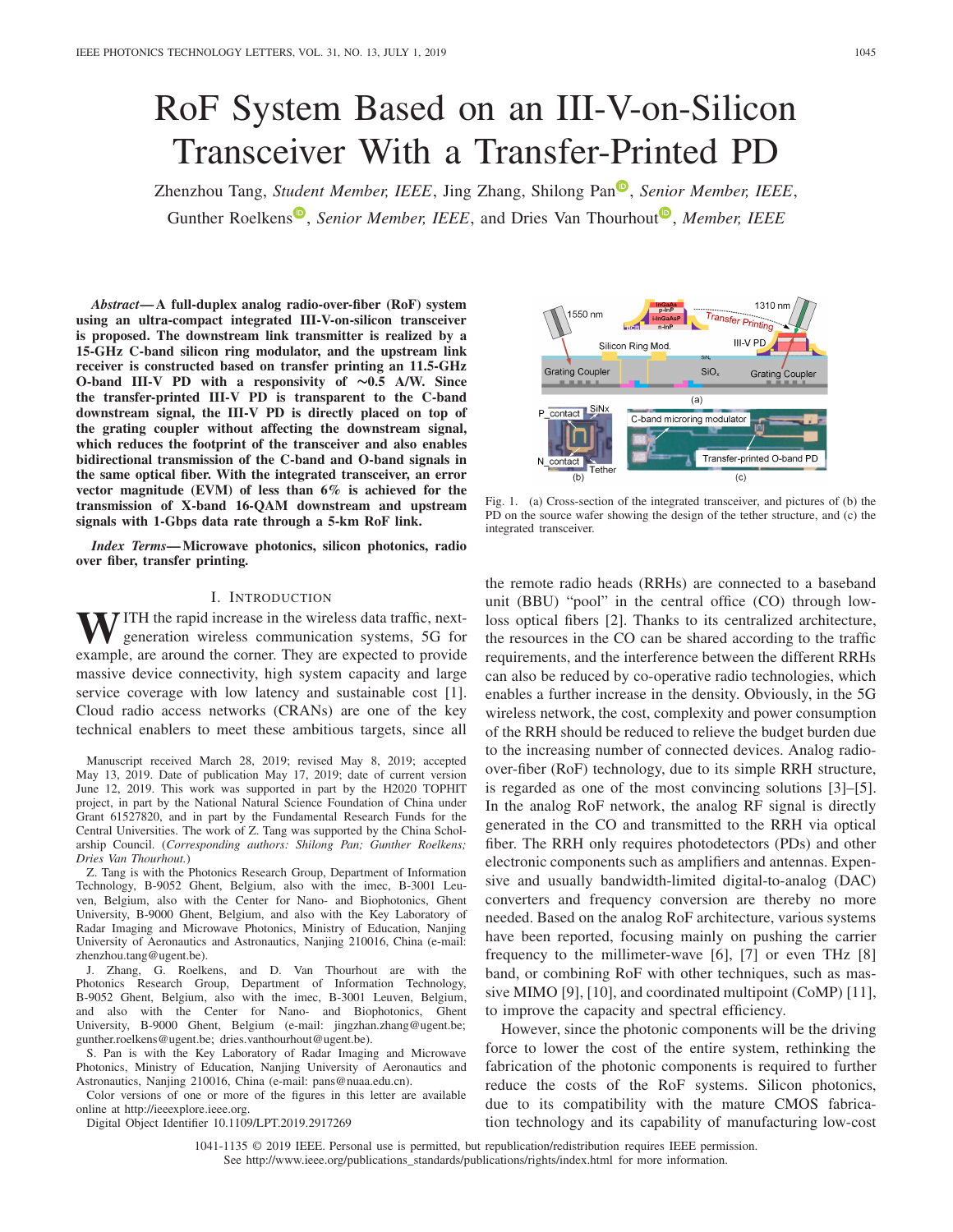

Fig. 2. Measured (a) normalized transmission response of the silicon ring modulator excluding the loss from the grating couplers, and (b) frequency responses of the ring modulator with −1 V bias and the transfer-printed PD with −3 V bias. Inset in (a): resonant wavelength shift versus bias voltage increasing from −2 V to 0.5 V with a step of 0.5 V.

devices in high volume, is very attractive for next-generation wireless communication systems. Several demonstrations, such as III-V-on-silicon lasers based on die-to-wafer bonding and Ge photodetectors (PDs) co-integrated with transimpedance amplifiers [12], [13], ring resonators for optical filtering [14], [15], GeSi parallel electro-absorption modulators (EAMs) for RF frequency upconversion [16], etc. have been reported in recent years.

Recently, we reported a novel III-V-on-silicon transceiver for a digital fiber-to-the-home (FTTH) system based on transfer printing [17]. In this Letter, with the same technology, we propose, for the first time, to the best of our knowledge, a full-duplex analog RoF system architecture utilizing wavelength division multiplexing method to enable the bidirectional signal transmission in a single optical fiber. In the proposed RoF system, electro-optic modulation of the downstream signal is realized by a C-band silicon ring modulator with a bandwidth of 15 GHz, which is integrated by the imec iSIPP25G platform. Besides, to realize the optical-toelectrical (O-E) conversion of the upstream signal, an O-band III-V PD with a responsivity of ∼0.5 A/W and a bandwidth of 11.5 GHz is transfer printed onto the same chip. Due to the 'transparency' for the C-band downstream signal of the transfer-printed O-band PD, the III-V PD is directly placed on top of the grating coupler, which makes the transceiver compact and also enables bidirectional transmission of the downstream and upstream signals in the same optical fiber without using optical circulators. An experiment based on the proposed integrated transceiver is carried out. An error vector magnitude (EVM) less than 6% is achieved in the X-band for a 1-Gbps 16QAM-modulated signal transmitted through 5-km single-mode fiber.

# II. TRANSCEIVER DESIGN AND CHARACTERIZATION

Fig. 1(a) shows the schematic cross-section of the proposed integrated III-V-on-silicon transceiver. In the proposed transceiver, two grating couplers are integrated for the in/out coupling of light. Between the two grating couplers, a C-band silicon ring modulator for the electrical-to-optical (E-O) conversion of the downstream signal is inserted, which is fabricated in imec's iSIPP25G foundry platform. Fig. 2(a) shows the measured transmission response of the ring modulator, in which the insertion loss of the two grating couplers (8 dB in total) is excluded. The free spectral range (FSR) of the

ring modulator is about 12.72 nm, and the extinction ratio is about 13 dB for a 2.5 Vpp voltage swing, as can be seen from the inset in Fig. 2(a). The electro-optic  $S_{21}$  response of the silicon modulator is also measured by an electrical vector network analyzer (Agilent N5247A) and presented in Fig. 2(b). When the ring modulator is biased at  $-1$  V, the electro-optic modulation bandwidth of the C-band silicon ring modulator is measured to be 15 GHz.

To realize the photodetection of the upstream signal in a full-duplex RoF system, a III-V PD is integrated onto the silicon photonic circuit by transfer printing technology [18]. Transfer printing is regarded an efficient solution for the integration of III-V components realized on a III-V source substrate to a target substrate. The III-V devices can be prefabricated in a dense array on the source wafer and transferprinted in a massively parallel way, which can significantly improve the material use and increase the integration throughput, thereby reducing the cost of the integration. Generally, an III-V PD is firstly fabricated on the source substrate, which contains a  $1-\mu m$  thick InGaAsP absorbing layer to push the cut-off wavelength of the PD to 1.37 *µ*m (i.e., O-band). Then, the PD is encapsulated by a  $2.5$ - $\mu$ m thick photoresist layer with narrow tethers (as shown in Fig. 1(b)), and wet etching is used to etch the release layer  $(1 \mu m)$  thick InGaAs) and undercut the pre-fabricated PD. Finally, a PDMS stamp is used to pick-up and print the III-V PD to the target substrate (SOI in this letter) by an X-Celeprint  $\mu$ TP-100 tool. The detailed process flow can be found in our previous publication [17]. The responsivity of the PD is about 0.5 A/W at  $-3$  V bias, which is 4 orders of magnitude higher than that at the C-band. Since the PD is 'transparent' for the C-band downstream signal, it is directly placed onto the grating coupler to make the transceiver compact and also guarantee the bidirectional signal transmission through the same optical fiber without using optical circulators, as can be seen from Fig. 1(c). The measured 3-dB bandwidth of the O-band PD is 11.5 GHz, which is shown in Fig. 2(b) as well.

# III. EXPERIMENT AND RESULTS

With the integrated transceiver an experiment based on the scheme shown in Fig. 3 is carried out. In the CO, 12-dBm continuous wave (CW) light is generated by a C-band tunable laser source (Santec TSL-510) and coupled into the C-band silicon ring modulator via a polarization controller (PC). According to the transmission response of the ring modulator shown in Fig. 2, the wavelength of the optical carrier is chosen to be 1552.128 nm to ensure sufficient E-O modulation efficiency. For the downstream link, the RF signal applied to the ring modulator is 16QAM data at a 10 GHz carrier frequency with a data rate of 0.2 and 1 Gb/s (i.e., 50 and 250-Mbaud), which is generated by an arbitrary waveform generator (Keysight M9052A). The bias for the ring modulator is −0.7 V, which is generated by a DC source (Keithley 2401) and applied through a bias tee. The modulated optical downstream signal is then coupled out via another grating coupler and the transfer-printed O-band PD on top of it. Through 5-km single-mode fiber link, the downstream signal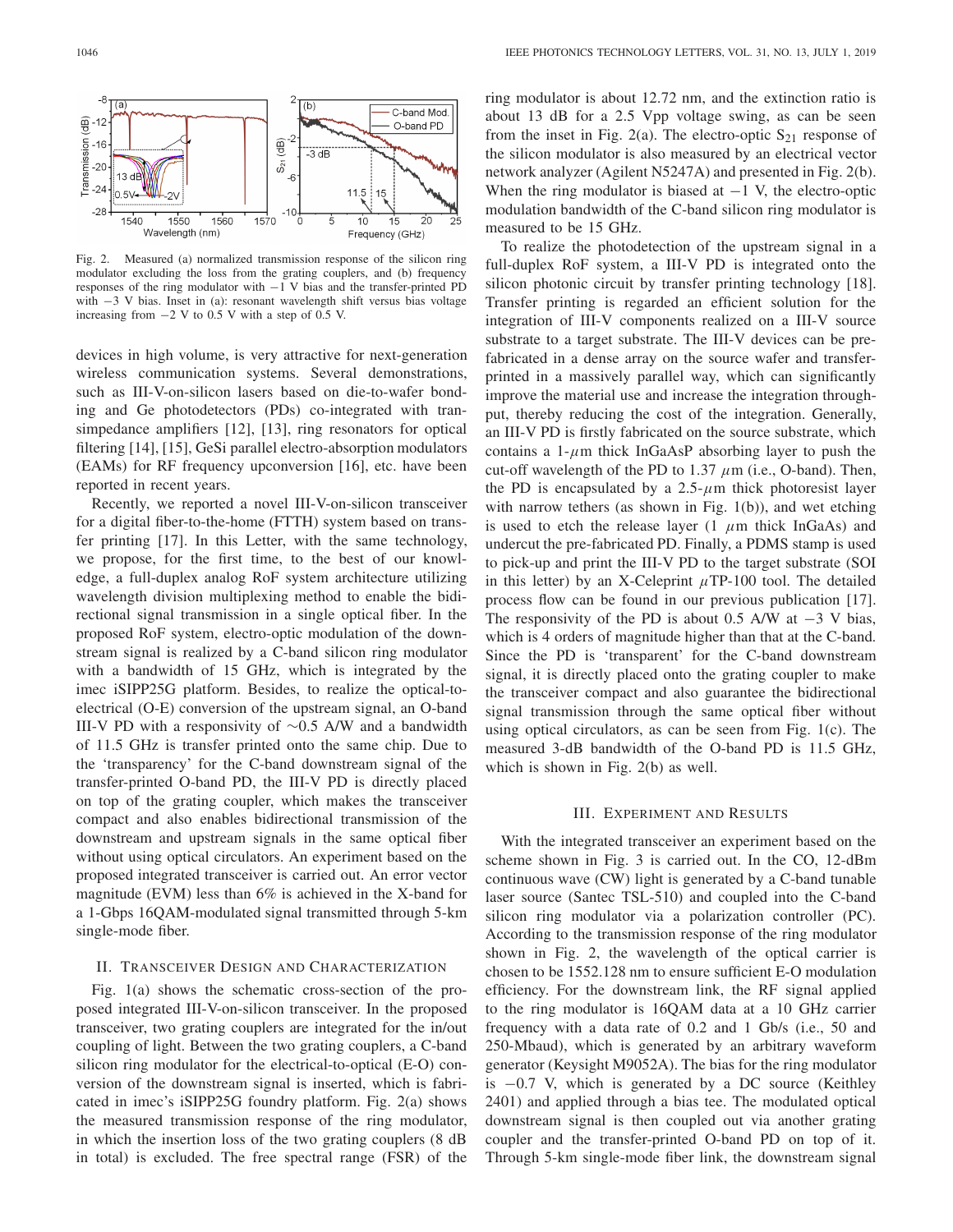

Fig. 3. Schematic diagram of the full-duplex analog RoF system based on the integrated transceiver.



Fig. 4. Measured (a) electrical spectra of the 0.2- and 1-Gb/s downstream signals and (b) EVM versus received optical power for back-to-back (b2b) and 5-km downstream link. Inset: Constellation diagrams of the demodulated 0.2- and 1-Gb/s 16QAM data.

is transmitted to a RRH. In the RRH, the downstream signal is boosted by an erbium-doped fiber amplifier (EDFA) and sent to a commercially-available PD with a bandwidth of 20 GHz and a responsivity of ∼0.7 A/W. The recovered electrical signal is sent to a 13.6-GHz electrical spectrum analyzer (R&S FSP13) and one channel of a 63-GHz real-time oscilloscope (Keysight DSA-Z 634A) to realize electrical spectrum analysis and QAM signal demodulation, respectively.

For the upstream link, 5-dBm CW light with a wavelength of 1356 nm is generated by an O-band tunable laser source (Santec TSL-510) and sent to an O-band modulator via another PC. The upstream signal, 50 and 250-Mbaud 16QAM data with a carrier frequency of 8 GHz, is generated by another channel of the AWG. The modulated O-band upstream optical signal is duplexed with the C-band downstream signal by a wavelength division multiplexer (WDM) and transmitted back to the CO through the same 5-km optical fiber without using optical circulators. In the CO, the upstream signal is detected by the transfer-printed O-band III-V PD. The electrical signal obtained by the O-band PD is also sent to the electrical spectrum analyzer and another channel of the realtime oscilloscope for the electrical spectrum measurement and QAM data demodulation, respectively.

Fig. 4(a) shows the measured electrical spectra of the 10-GHz band 0.2- and 1-Gb/s 16QAM downstream signals at the output of the PD in the RRH, when the optical power applied to the PD is about 0.5 dBm. The corresponding constellation diagrams are also shown as insets in Fig. 4(a), and have an EVM of 3.2 % and 5%, respectively. Fig. 4(b) shows the measured relationship between the EVM and the received optical power for the downstream link. As can be seen, when the received optical power is *>* −22 dBm, the EVM is *<*6%,



Fig. 5. Measured (a) electrical spectra of the 0.2- and 1-Gb/s upstream signals and (b) EVM versus received optical power for b2b and 5-km upstream link with the downstream link switched on or off. Inset: Constellation diagrams of the demodulated 16QAM data.

for the transmission of the 0.2-Gb/s 16QAM data. When the downstream signal is a 1-Gb/s 16QAM data, the EVM is *<*6% if the received optical power is *>* −15 dBm. In addition, the impact of the 5-km fiber link on the downstream transmission is limited due to its low fiber transmission loss in the C-band and also the low fiber dispersion distortion for the X-band RF signal transmission.

Similarly, Fig. 5(a) shows the measured spectra of the 8-GHz band, 0.2- and 1-Gb/s 16QAM upstream signal, when −4.6 dBm optical power is applied to the transfer-printed O-band PD in the CO. The corresponding constellation diagrams, with EVMs of 2.6% and 4.5%, are presented as the insets. In Fig. 5(b), the measured EVM as a function of the received optical power for the upstream link is depicted. As can be seen, when the date-rate of the upstream signal is 0.2 Gb/s, the EVM, after 5-km fiber transmission, is lower than 6%, if the received optical power is higher than −11 dBm. When the date-rate of the upstream signal is increased to 1-Gb/s, an EVM of *<*6% is obtained when the received optical power is *>* −6 dBm. As compared with the back-to-back (b2b) transmission, the 5-km fiber transmission link introduces a slight deterioration in the EVM, which may result from the relatively higher fiber transmission loss in the O-band. Besides, to check the crosstalk between the C-band downstream and O-band upstream signal in the O-band PD, the EVMs with and without downstream signal transmission are also compared and no obvious change is observed according to the results in Fig. 5(b).

Fig. 6(a) shows the spurious free dynamic range (SFDR) of the 10-GHz downstream link when the bias voltage of the ring modulator is −1 V. With a measured noise floor of −150 dBm, the SFDR is about 82 dB  $\cdot$  Hz<sup>2/3</sup>. Fig. 6(b) presents the SFDR with different bias voltages of the ring modulator. The measured SFDR is within 81 <sup>∼</sup> 84 dB · Hz2*/*<sup>3</sup> when the bias